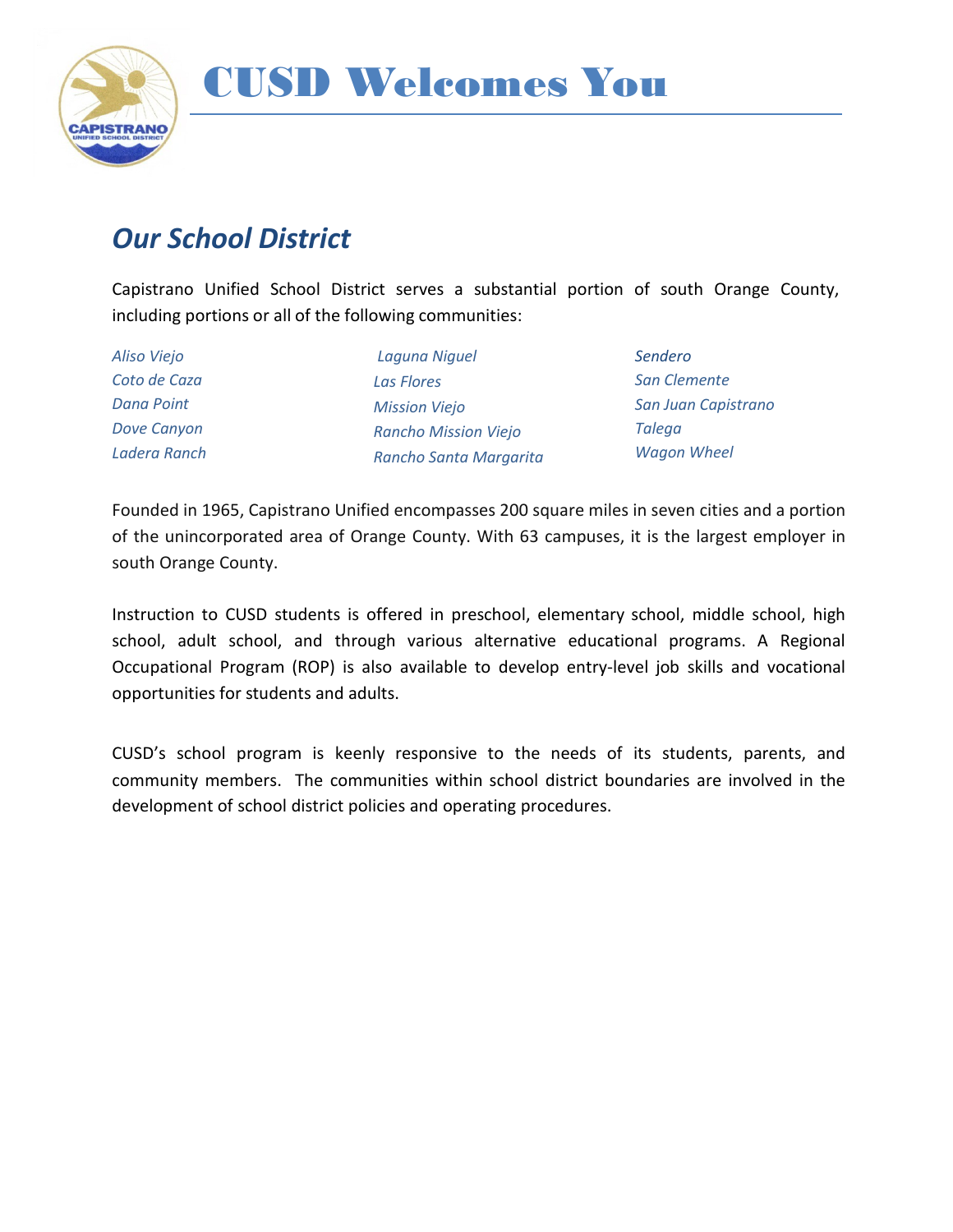

### *Our Mission:*

*To prepare our students to meet the challenges of a rapidly changing world.*

### *Our Vision:*

*An unwavering commitment to student success.*

### *Wildly Important Goals (WIGs):*

Teaching and Learning

*Engage students in meaningful, challenging, and innovative educational experiences to increase post-secondary options for all students.*

**Communications** 

*Communicate with, and engage students, parents, employees, and community members in Districtwide and community-specific decisions.*

**Facilities** 

*Optimize facilities and learning environments for all students.*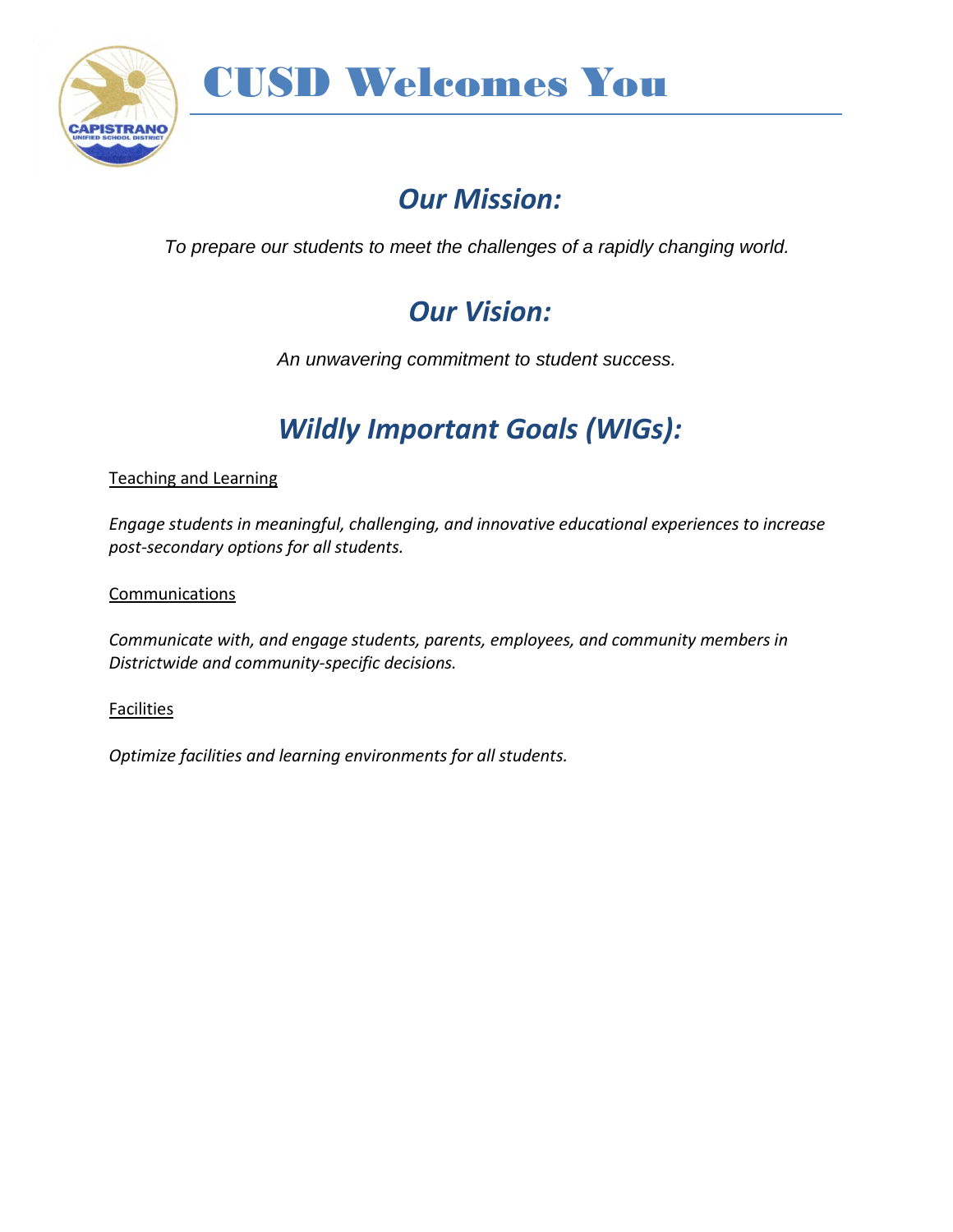

#### *Our Board of Trustees*

Capistrano Unified School District has a seven-member Board of Trustees, with each trustee representing one of seven distinct areas within the school district. Trustees are elected by area and serve four-year terms of office. As the policy-making body for the school district, the Board is charged with providing a quality educational program for students in grades Kindergarten through Grade 12 in accordance with the California Constitution, the laws of the state, adopted board policy, and the desires of the community.

In addition to the seven Trustees, a student representative to the Board of Trustees is selected from one of the District's six high schools and serves for one school year. He/She sits with the Board of Trustees at public board meetings and casts a preferential vote on each agenda item.

As elected officials, Trustees are state officers responsible for the governance of an apolitical subdivision of the state. The District is independent of city and county governments but cooperates with them.

In addition to establishing school district policies, the Board adopts an annual budget and approves all expenditures; employs personnel; approves curriculum, textbooks and courses of study; and makes decisions on school sites, building plans, and construction contracts.

Trustees have no power to act individually in the name of the entire Board. Action can be taken only when the Board is in formal session with a majority of its members present.

The chief administrative officer of the school district is the Superintendent, who executes the policies established by the Board of Trustees. He/She is responsible for the effective operation of the entire school program, as well as the development of plans, programs, and policies for Board action.

Regular meetings of the Board of Trustees are open to the public and are generally held at 7:00 p.m. at the CUSD Education Center in San Juan Capistrano.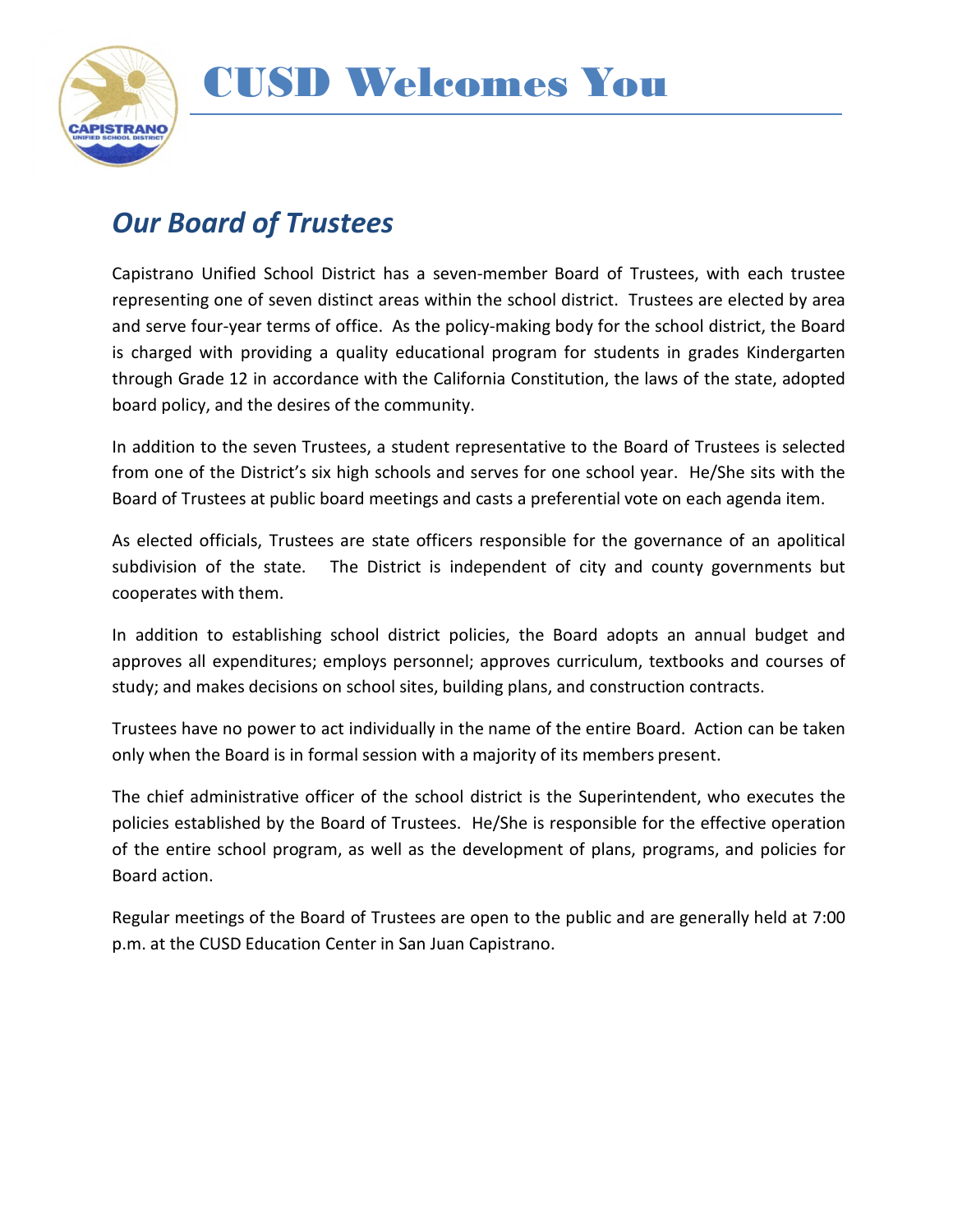

## **Helpful Links**

- **Payroll:** Click [Here](http://capousd.ca.schoolloop.com/cms/page_view?d=x&piid&vpid=1221873525074) for this site (located at [www.capousd.org](http://www.capousd.org/)**)**.
- **Human Resource Services:** <http://cusdjobs-capousd-ca.schoolloop.com/>
- **Insurance Programs :** *<http://insurance-capousd-ca.schoolloop.com/>*
- **Calendars:** Click [Here](http://capousd.ca.schoolloop.com/pf4/cms2/view_page?d=x&group_id=1514016268895&vdid=i10b1qcopu1dk) for this site (located at [CapoNet](https://sites.google.com/a/capousd.org/cusd-calendars/) Intranet)
- **Directory of Schools & Directions to Schools:** Click [Here](http://capousd.ca.schoolloop.com/) for this site
- **Teacher Induction:** *<https://sites.google.com/capousd.org/teacherinduction>*

### **Board Policies/Administrative Regulations**

CUSD Board Policies are located on our public website at: <http://capousd.ca.schoolloop.com/policies>

CUSD Administrative Regulations are located on our Intranet at: **<https://sites.google.com/a/capousd.org/administrative-regulations/>**

- Employee/Student [Non-Fraternization](http://links.schoolloop.com/link/rd?href=736c5f6c696e6b6666303163633065623266687474703a2f2f6361706f7573642e63612e7363686f6f6c6c6f6f702e636f6d2f66696c652f313231383939383836343135342f373238373833373233373838323931383034302e706466) The relationship between the school employee and the student shall be one of professional cooperation and respect. All employees, whether certificated or classified, have a responsibility to conduct themselves in a manner that will maintain an atmosphere that is conducive to learning. (BP 4010)
- Sexual [Harassment Policy](http://links.schoolloop.com/link/rd?href=736c5f6c696e6b6666303163633065623266687474703a2f2f6361706f7573642e63612e7363686f6f6c6c6f6f702e636f6d2f66696c652f313231383939383836343135342f363537333730393032373332333734343731332e706466) The penalties for violating this policy are high but it also lets employees know what constitutes sexual harassment and your right to a comfortable work place. (BP 4119.11)
- Drug Free [Workplace](http://links.schoolloop.com/link/rd?href=736c5f6c696e6b6666303163633065623266687474703a2f2f6361706f7573642e63612e7363686f6f6c6c6f6f702e636f6d2f66696c652f313231383939383836343135342f313931343636313033333532313732343531342e706466) Policy Use of drugs or alcohol in connection with the District prohibited. Arrests for drug or alcohol abuse will result in District sanctions.(BP 4020)
- Employee Use of [Technology](http://links.schoolloop.com/link/rd?href=736c5f6c696e6b6666303163633065623266687474703a2f2f6361706f7573642e63612e7363686f6f6c6c6f6f702e636f6d2f66696c652f313231383939383836343135342f3936373436343335353532303734333735372e706466) It is very important to know what you can and cannot do with the District's computers and that everything within them is District property, not yours. (BP 4040) (AR 4.21)
- [Tobacco](http://links.schoolloop.com/link/rd?href=736c5f6c696e6b6666303163633065623266687474703a2f2f6361706f7573642e63612e7363686f6f6c6c6f6f702e636f6d2f66696c652f313231383939383836343135342f373836333236373631343837343637393938342e706466) Free Schools Policy Use of tobacco products on District property is prohibited. (BP 3513.3)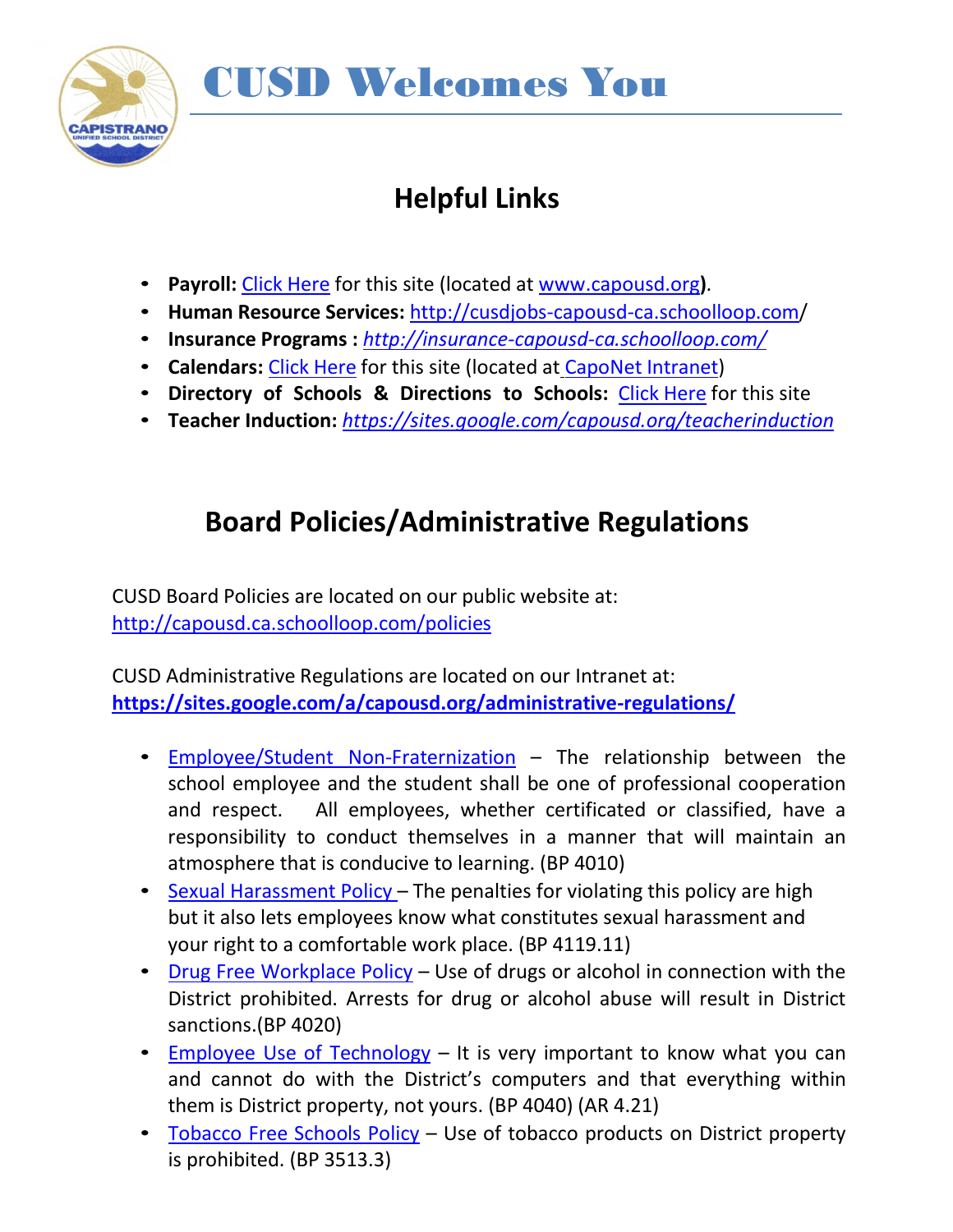



## **Board Policies/Administrative Regulations (continued)**

- [Uniform Complaint Policy](http://links.schoolloop.com/link/rd?href=736c5f6c696e6b6666303163633065623266687474703a2f2f6361706f7573642e63612e7363686f6f6c6c6f6f702e636f6d2f66696c652f313231383939383836343135342f373031333338323934393731313137363637312e706466) Specific instructions on how to handle complaints of all types, but specifically discrimination, William's legislation and federal programs listed in the law. (BP 1312.3)
- Williams [Uniform Complaint](http://capousd.ca.schoolloop.com/file/1229223334452/1218998864154/4735332070155712117.pdf) Procedures This document includes the District's procedures to resolve complaints of any of the following: 1. Charging fees for school activities 2. Instructional materials 3. Teacher vacancy or misassignment 4. High School exit examination 5. Facilities. (BP 1312.4)
- [Customer Services Policy](http://links.schoolloop.com/link/rd?href=736c5f6c696e6b6666303163633065623266687474703a2f2f6361706f7573642e63612e7363686f6f6c6c6f6f702e636f6d2f66696c652f313231383939383836343135342f343938393130363038303239373838333531302e706466) CUSD expects its employees to be civil, courteous and helpful in all exchanges. (BP 1170)
- [Civility](http://links.schoolloop.com/link/rd?href=736c5f6c696e6b6666303163633065623266687474703a2f2f6361706f7573642e63612e7363686f6f6c6c6f6f702e636f6d2f66696c652f313231383939383836343135342f333535363338333139303139303730373738342e706466) Policy This policy establishes protections for all employees and community members from un-civil behavior including e-mail. (BP 1313)
- Exposure Control Plan for [Bloodborne](http://links.schoolloop.com/link/rd?href=736c5f6c696e6b6666303163633065623266687474703a2f2f6361706f7573642e63612e7363686f6f6c6c6f6f702e636f6d2f66696c652f313231383939383836343135342f323133363634393838343132393439373035332e706466) Pathogens Policy (BP 4119.42) The District Blood Bourne Pathogens prevention plan is a component of the IIPP that outlines specific practices that are deemed essential to the safe daily operation of the District. These procedures are designed to ensure the District has a safe and healthy environment for students and employees.
- Family and [Medical](https://drive.google.com/file/d/0B7no0GfL-TcgcGJkOXpLeFc2OVU/view) Leave Act (FMLA) FMLA (Federal) Under the Federal Family and Medical Leave Act, if you have more than 12 months of service with Capistrano Unified School District and have worked at least 1,250 hours in the 12-month period before the date you want to begin your leave, you may have a right to an unpaid family care or medical leave (FMLA leave). This leave may be up to 12 workweeks in a 12 month period for the birth, adoption, or foster care placement of your child or for your own serious health condition or that of your child, parent, or spouse.